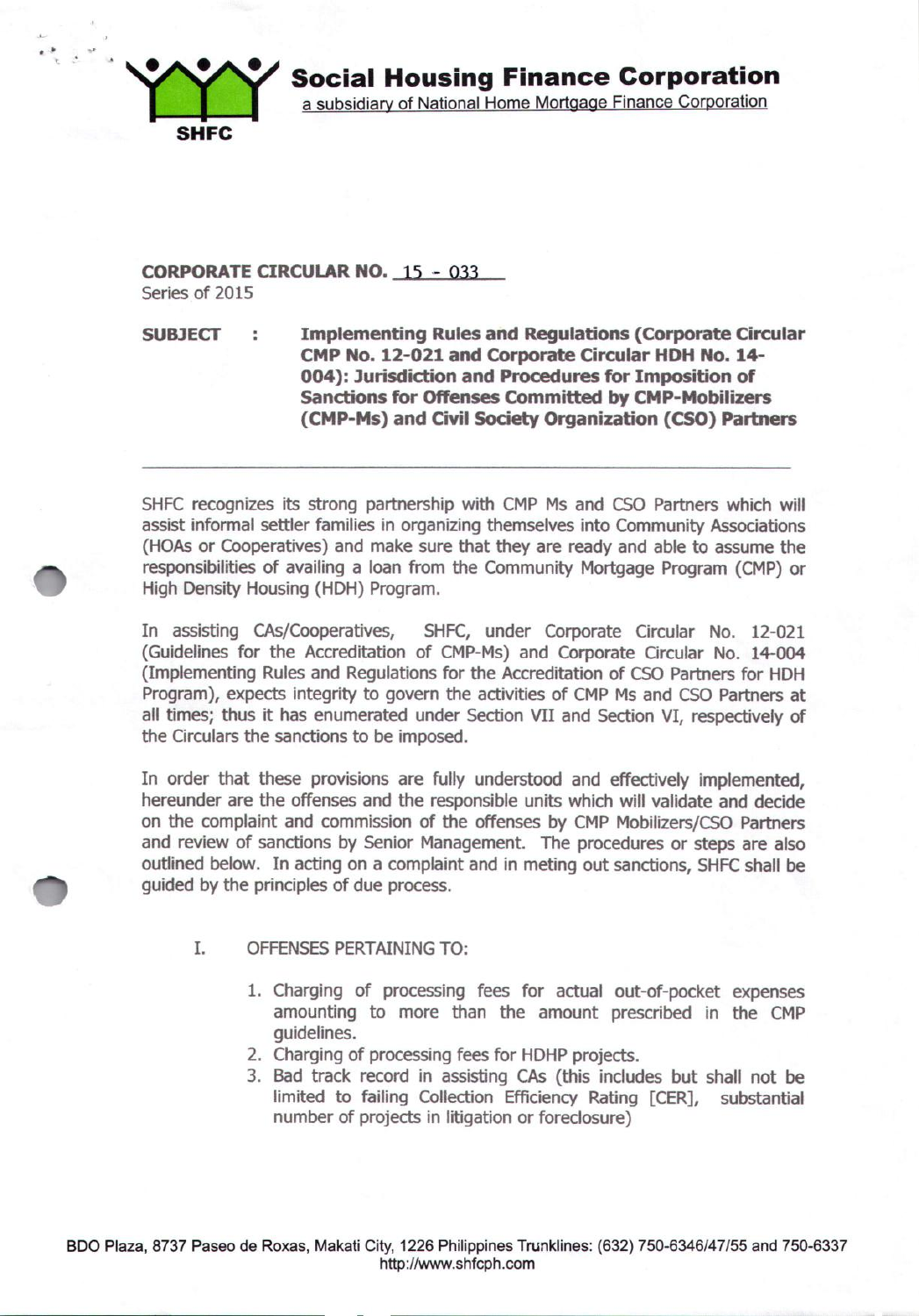## A. Jurisdiction

Complaints for these cases shall be evaluated by the Accreditation Unit which will recommend to Senior Management the sanction to be imposed.

## B. Procedure

|                | Step/ Activity                                                                                                                                                            | Responsible<br>Department/ Unit              |
|----------------|---------------------------------------------------------------------------------------------------------------------------------------------------------------------------|----------------------------------------------|
| $\mathbf{1}$   | Receive Complaint.                                                                                                                                                        | <b>Accreditation Unit</b>                    |
| $\overline{2}$ | Conduct data gathering and validation of Accreditation Unit<br>complaint.                                                                                                 |                                              |
| 3              | Notify the CMP-M/CSO Partner of the Accreditation Unit<br>complaint of the CA/other stakeholders,<br>the offense and the possible sanction.                               |                                              |
| $\overline{4}$ | Assess and decide on the complaint based<br>on the data/ information supporting the<br>complaint and the CMP-M and CSO<br>Partner's response and supporting<br>documents. | <b>Accreditation Unit</b>                    |
| 5              | In the absence of a complaint from the Accreditation Unit<br>CA/other stakeholders, the Accreditation<br>Unit shall validate, assess and decide on<br>the offenses.       |                                              |
| 6              | Review the findings and resolution of the<br>Accreditation Unit. The decision of Senior<br>Management is final.                                                           | EVP, VPs of Loan<br><b>Processing Groups</b> |
| $\overline{7}$ | Inform the CMP-M/CSO Partner and the Accreditation Unit<br>Complainant of the decision.                                                                                   |                                              |

# C. Sanction

The sanction to be imposed for the above offenses shall be Suspension. The maximum period of Suspension is six (6) months which shall be imposed depending on the gravity of the offense as determined by the Accreditation Unit and the Senior Management.

Suspension due to a failing CER shall automatically be lifted once the CER has reached the minimum CER of 80%.

The Accreditation Unit shall monitor the period or duration of the CMP-M and CSO Partner's suspension. It shall immediately advise the CMP-M/CSO Partner once sanction is lifted.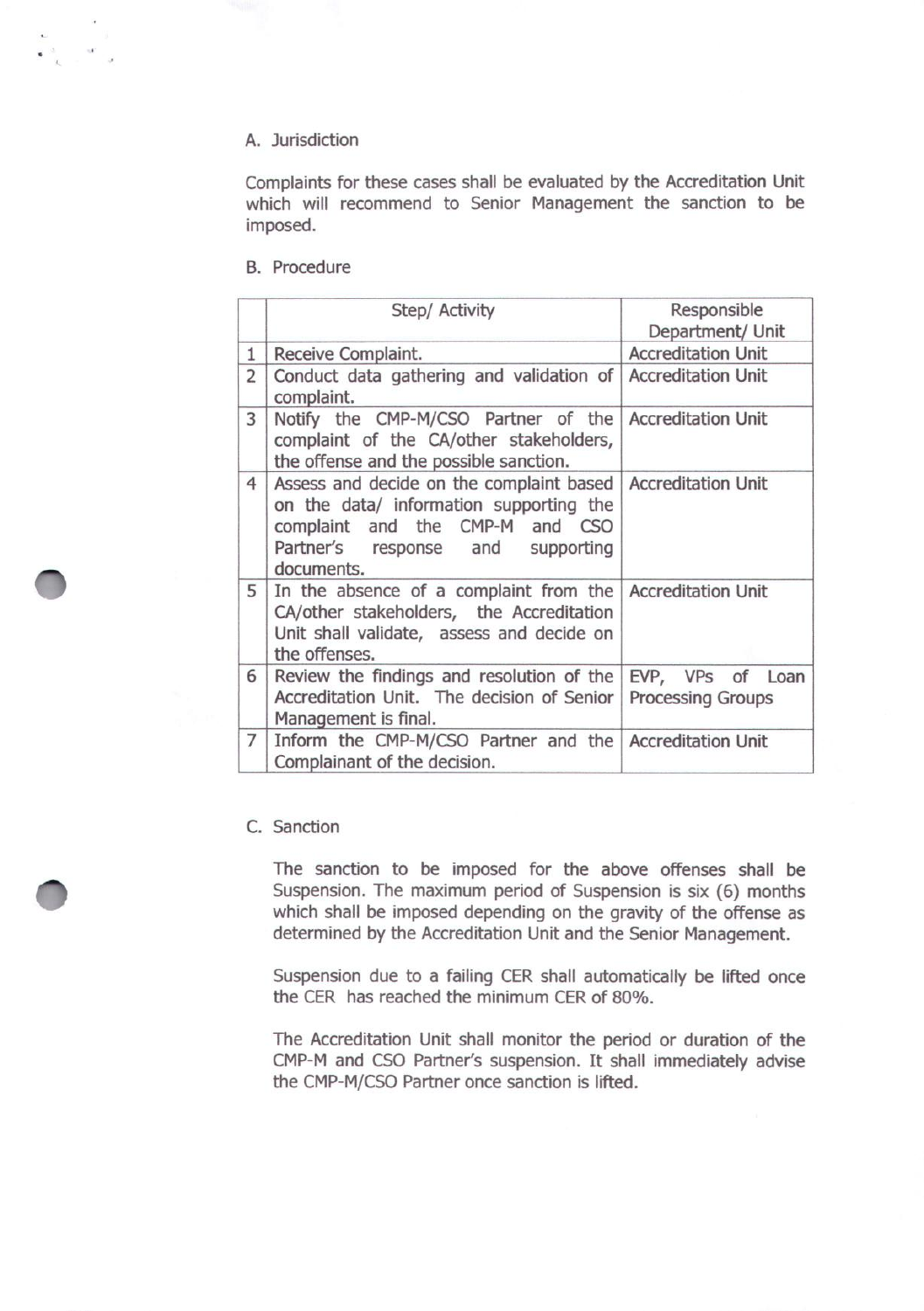#### II. OFFENSES PERTAINING TO:

 $\epsilon_{\rm eff}$  ,  $\epsilon_{\rm eff}$ 

- 1. Directly negotiating with the landowner re purchase price of the property
- 2. Cases of abandonment<sup>1</sup> of the CA with no formal termination of contract with CA.
- 3. Commission of fraudulent act and submission of spurious documents/statements
- 4. Misrepresentation and withholding of information that affects the approval of the project
- 5. Using HDH Program/CMP to pursue his/her own business interests in buying and selling lands/Collecting money from the CA other than the processing fee in violation of Article IX of Corporate Circular No. 12-021
- A. Jurisdiction

Complaints concerning the above violation/offenses shall be investigated and decided by the Oversight Committee (OVCOM).

B. Procedure

|                | Step/ Activity                                                                                                                                                                                                                                                                                                                                                               | Responsible<br>Department/ Unit                                             |
|----------------|------------------------------------------------------------------------------------------------------------------------------------------------------------------------------------------------------------------------------------------------------------------------------------------------------------------------------------------------------------------------------|-----------------------------------------------------------------------------|
|                | From the CA/ Other Stakeholders                                                                                                                                                                                                                                                                                                                                              |                                                                             |
| $\mathbf{1}$   | Receipt of affidavit complaint; conduct of Oversight Committee<br>investigation; recommendation on<br>the<br>sanctions to be imposed; and notification of the<br>parties shall be done in accordance with<br><b>OVCOM</b> procedures                                                                                                                                         |                                                                             |
|                | From SHFC                                                                                                                                                                                                                                                                                                                                                                    |                                                                             |
| $\overline{2}$ | In the absence of a complaint from the<br>CA/other stakeholders, $SHFC2$ , upon findings<br>and validation of violation/offenses by the<br>CMP-M/CSO Partner, shall file a complaint with<br>the OvCom. Conduct of investigation;<br>recommendation on the sanctions to be<br>imposed; and notification of the parties shall be<br>done in accordance with OVCOM procedures. | <b>SHFC</b><br>Concerned<br>Group/Department;<br><b>Oversight Committee</b> |

<sup>&</sup>lt;sup>1</sup> The offense of "Abandonment of the CA with no formal termination of contract" is defined as a form of neglect of duty when the CMP-M or CSO Partner absconds on his responsibilities enumerated under Article *N* of Corporate Circular 12-021 and Section 4 of Corporate Circular HDH No. 14-004 without formal notice to the CA, with clear and deliberate intent to escape its role as a CMP M and CSO Partner and without any intention of re-assuming the same.

 $<sup>2</sup>$  Findings of violation/offenses may emanate from any of the SHFC Groups/Departments: Treasury</sup> Group, Loan Procesing Groups, Accreditation Unit, etc.